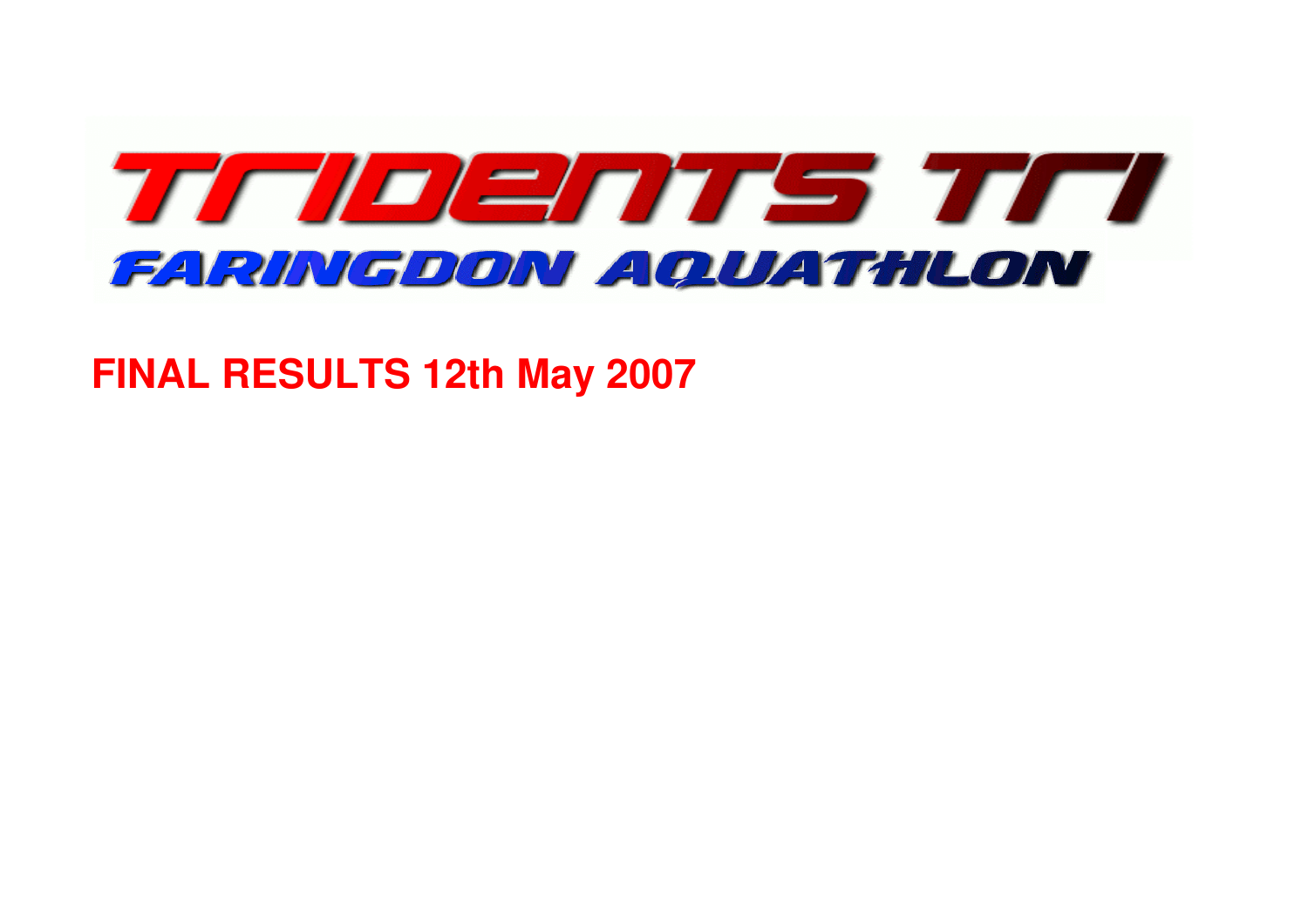## **TRISTAR START**

| <b>START TIME TRIGROUP MIXED</b> | <b>ILAST NAME</b>         | <b>ISWIM F.T.</b> |                   | <b>SWIM SPLIT TRANSITION RUN SPLIT TOTAL F.T. TOTAL</b> |         |          |         |
|----------------------------------|---------------------------|-------------------|-------------------|---------------------------------------------------------|---------|----------|---------|
| 13:04 TRISTAR START              | <b>IWILF CARTWRIGHT</b>   | 13:08:14          | $0:04:14$ 1.05.55 |                                                         | 0:00:00 | 13:08:14 | 0:04:14 |
| <b>13:04 TRISTAR START</b>       | <b>IOLIVIA JAMES</b>      | 13:05:52          | $0:01:52$ 1.07.00 |                                                         | 0:03:34 | 13:09:26 | 0:05:26 |
| 13:04 TRISTAR START              | <b>IELLIE ZIMMER</b>      | 13:05:53          | $0:01:53$ 1.07.30 |                                                         | 0:03:58 | 13:09:51 | 0:05:51 |
| <b>13:04 TRISTAR START</b>       | <b>IZAKAREEYA GOLDING</b> | 13:05:10          | $0:01:10$ 1.07.05 |                                                         | 0:04:55 | 13:10:05 | 0:06:05 |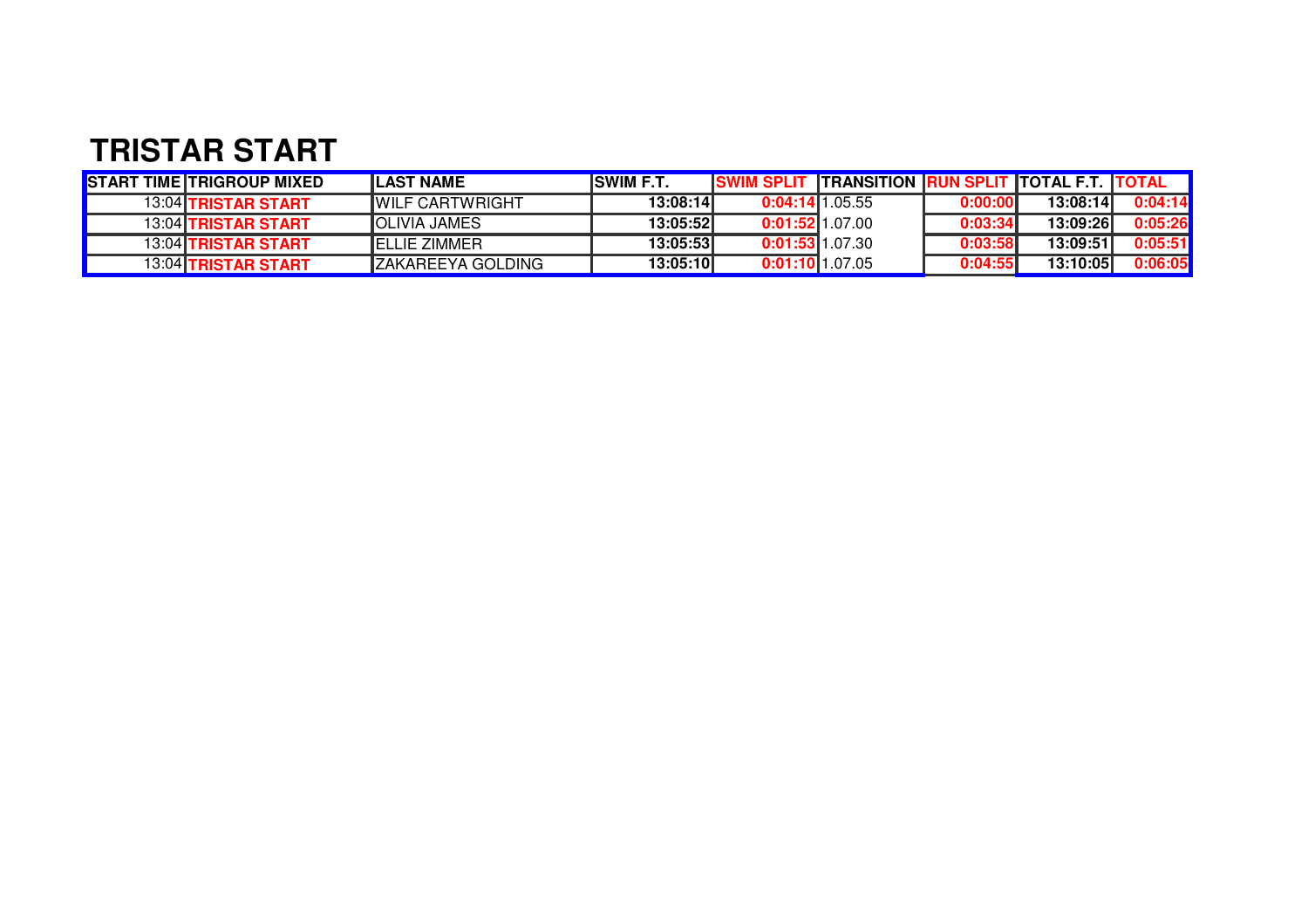# **TRISTAR 1 BOYS**

| <b>START TIME TRIGROUP</b> |                        | <b>LAST NAME</b>           | <b>ISWIM F.T.</b> | SWIM SPLIT TRANSITION RUN SPLIT TOTAL F.T. TOTAL |                   |         |          |         |
|----------------------------|------------------------|----------------------------|-------------------|--------------------------------------------------|-------------------|---------|----------|---------|
|                            | 13:07 <b>TRISTAR 1</b> | <b>IBARNARBY VOGT</b>      | 13:10:20          |                                                  | $0:02:50$ 1.00.06 | 0:07:20 | 13:17:40 | 0:10:10 |
|                            | 13:12 <b>TRISTAR 1</b> | <b>IFRASER MURPHY HAND</b> | 13:14:43          |                                                  | $0:02:43$ 1.15.30 | 0:07:41 | 13:22:24 | 0:10:24 |
|                            | 13:07 <b>TRISTAR 1</b> | IJAMES DOLEMAN             | 13:10:14          |                                                  | $0:02:44$ 1.00.06 | 0:07:44 | 13:17:58 | 0:10:28 |
|                            | 13:07 <b>TRISTAR 1</b> | IJACK YEMM                 | 13:10:12          |                                                  | $0:02:42$ 1.11.00 | 0:08:23 | 13:18:35 | 0:11:05 |
|                            | 13:07 <b>TRISTAR 1</b> | <b>ICHARLES MADDISON</b>   | 13:10:30          |                                                  | $0:03:00$ 1.11.25 | 0:08:58 | 13:19:28 | 0:11:58 |
|                            | 13:12 <b>TRISTAR 1</b> | <b>INEIL ALSTOWE</b>       | 13:15:27          |                                                  | $0:03:27$ 1.16.13 | 0:08:47 | 13:24:14 | 0:12:14 |

#### **TRISTAR 1 GIRLS**

| <b>START TIME TRIGROUP</b> |                        | <b>LAST NAME</b>            | <b>ISWIM F.T.</b> | SWIM SPLIT TRANSITION RUN SPLIT TOTAL F.T. TOTAL |         |          |         |
|----------------------------|------------------------|-----------------------------|-------------------|--------------------------------------------------|---------|----------|---------|
|                            | 13:16 <b>TRISTAR 1</b> | <b>IZOE SHEEHAN</b>         | 13:18:36          | $0:02:36$ 1.19.00                                | 0:08:19 | 13:26:55 | 0:10:55 |
|                            | 13:16 <b>TRISTAR 1</b> | <b>IEMILY HATELEY</b>       | 13:19:14          | $0:03:14$ n/a                                    | 0:08:46 | 13:28:00 | 0:12:00 |
|                            | 13:16 <b>TRISTAR 1</b> | <b>IFLORA TODD</b>          | 13:19:27          | $0:03:27$ 1.20.00                                | 0:08:42 | 13:28:09 | 0:12:09 |
|                            | 13:20 <b>TRISTAR 1</b> | <b>CHARLOTTE JAMES</b>      | 13:23:45          | $0:03:45$ 1.25.00                                | 0:09:18 | 13:33:03 | 0:13:03 |
|                            | 13:20 <b>TRISTAR 1</b> | <b>ICHARLOTTE WEISINGER</b> | 13:24:03          | $0:04:03$ 1.25.00                                | 0:09:18 | 13:33:21 | 0:13:21 |
|                            | 13:20 <b>TRISTAR 1</b> | <b>IAMMENA GOLDING</b>      | 13:24:00          | $0:04:00$ 1.25.20                                | 0:11:02 | 13:35:02 | 0:15:02 |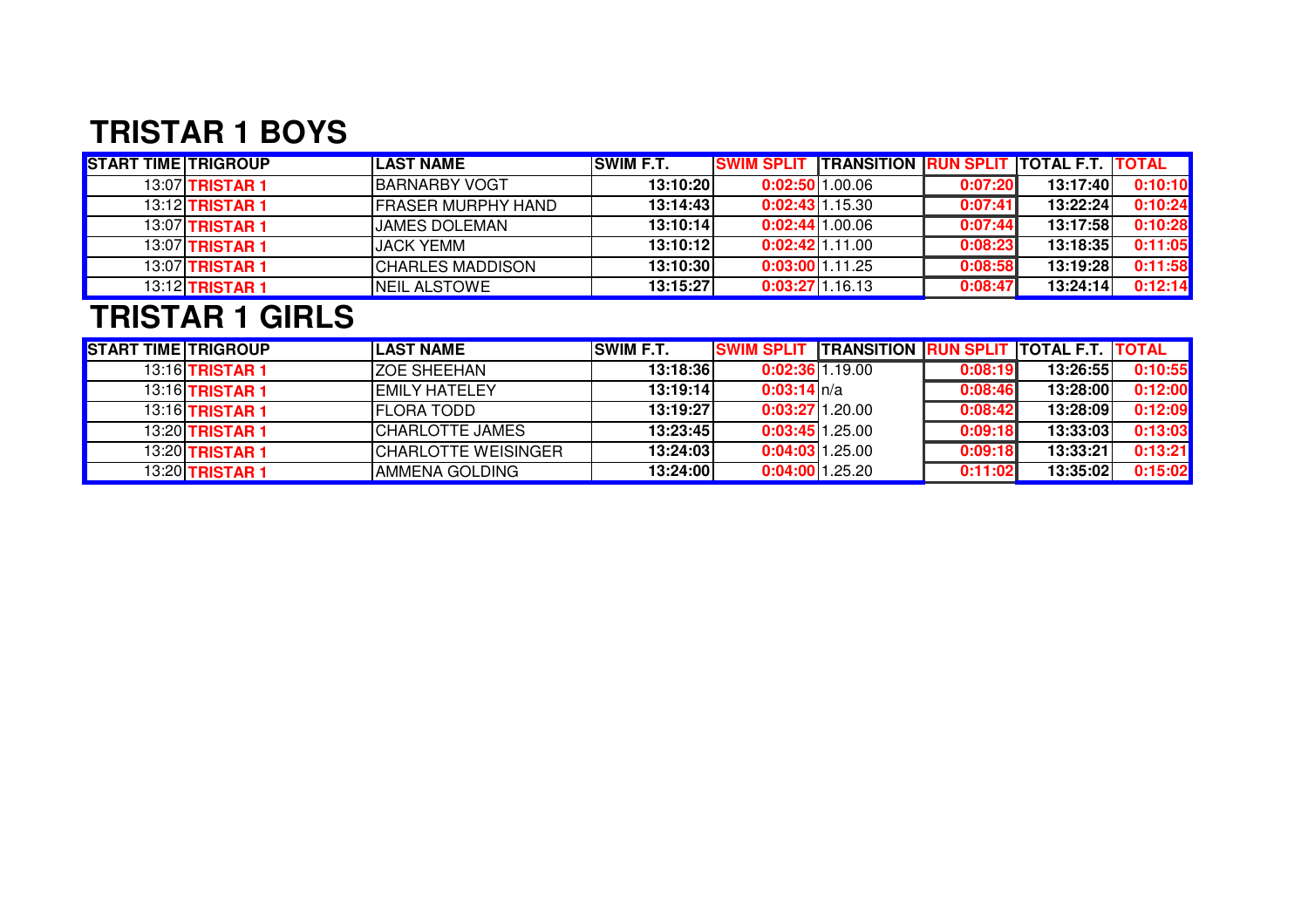#### **TRISTAR 2 BOYS**

| <b>START TIME TRIGROUP</b> |                        | <b>LAST NAME</b>     | <b>SWIM F.T.</b> | SWIM SPLIT TRANSITION RUN SPLIT TOTAL F.T. TOTAL |         |          |         |
|----------------------------|------------------------|----------------------|------------------|--------------------------------------------------|---------|----------|---------|
|                            | 13:31 <b>TRISTAR 2</b> | <b>HARRY MONK</b>    | 13:36:20         | $0:04:50$ 1.32.30                                | 0:09:37 | 13:45:57 | 0:14:27 |
|                            | 13:25 <b>TRISTAR 2</b> | <b>JASPER WEBB</b>   | 13:29:57         | $0:04:27$ 1.30.35                                | 0:10:04 | 13:40:01 | 0:14:31 |
|                            | <b>13:25 TRISTAR 2</b> | <b>TOBY BELLERBY</b> | 13:30:04         | $0:04:34$ 1.31.10                                | 0:10:44 | 13:40:48 | 0:15:18 |
|                            | 13:31 <b>TRISTAR 2</b> | IALEXANDER POTTER    | 13:35:54         | $0:04:24$ 1.32.00                                | 0:11:15 | 13:47:09 | 0:15:39 |
|                            | 13:31 <b>TRISTAR 2</b> | <b>TOM WEISINGER</b> | 13:36:36         | $0:05:06$ 1.37.00                                | 0:10:48 | 13:47:24 | 0:15:54 |
|                            | 13:25 <b>TRISTAR 2</b> | <b>WILL JAMES</b>    | 13:30:48         | 0:05:181.31.40                                   | 0:11:19 | 13:42:07 | 0:16:37 |
|                            | 13:31 <b>TRISTAR 2</b> | <b>DAVID THOMAS</b>  | 13:36:33         | $0:05:03$ 1.37.10                                | 0:11:46 | 13:48:19 | 0:16:49 |
|                            | <b>13:20 TRISTAR 2</b> | <b>TOM BURRELL</b>   | 13:24:57         | $0:04:56$ 1.25.30                                | 0:11:54 | 13:36:51 | 0:17:40 |
|                            | 13:25 <b>TRISTAR 2</b> | <b>RHYS LEWIS</b>    | 13:30:54         | $0:05:24$ 1.32.00                                | 0:12:21 | 13:43:15 | 0:17:45 |

## **TRISTAR 2 GIRLS**

| <b>START TIME TRIGROUP</b> |                        | <b>LAST NAME</b>       | <b>ISWIM F.T.</b> | SWIM SPLIT TRANSITION RUN SPLIT TOTAL F.T. TOTAL |         |          |         |
|----------------------------|------------------------|------------------------|-------------------|--------------------------------------------------|---------|----------|---------|
|                            | 13:38 <b>TRISTAR 2</b> | IJESSICA LOVELESS      | 13:42:57          | 0:04:5711.43.00                                  | 0:10:33 | 13:53:30 | 0:15:30 |
|                            | 13:38 <b>TRISTAR 2</b> | <b>IBETHANY MEADEN</b> | 13:42:04          | $0:04:04$ 1.43.01                                | 0:11:49 | 13:53:53 | 0:15:53 |
|                            | 13:38 <b>TRISTAR 2</b> | <b>IREBECCA JAMES</b>  | 13:43:50          | $0:05:50$ 1.44.37                                | 0:10:49 | 13:54:39 | 0:16:39 |
|                            | 13:38 <b>TRISTAR 2</b> | <b>IROSIE MADDISON</b> | 13:42:56          | $0:04:56$ 1.42.00                                | 0:12:44 | 13:55:40 | 0:17:40 |
|                            | 13:38 <b>TRISTAR 2</b> | <b>HANNAH GIBBS</b>    | 13:43:20          | 0:05:2011.44.02                                  | 0:13:01 | 13:56:21 | 0:18:21 |
|                            | 13:38 <b>TRISTAR 2</b> | <b>IEMILY THOMPSON</b> | 13:44:17          | $0:06:17$ 1.45.45                                | 0:13:46 | 13:58:03 | 0:20:03 |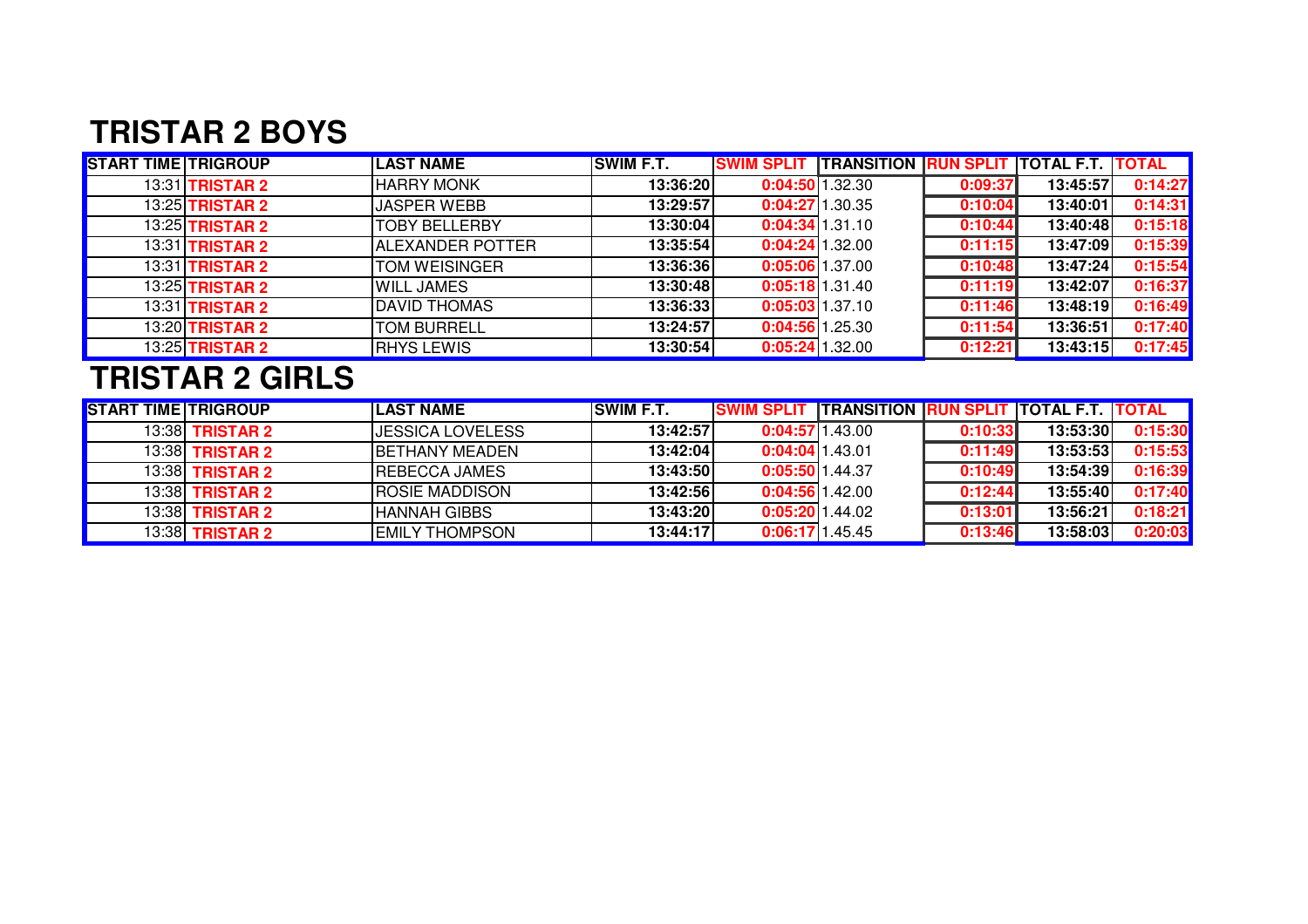#### **TRISTAR 3 BOYS**

| <b>START TIME TRIGROUP</b> |                        | <b>ILAST NAME</b>    | <b>ISWIM F.T.</b> |                   | SWIM SPLIT TRANSITION RUN SPLIT TOTAL F.T. TOTAL |         |          |         |
|----------------------------|------------------------|----------------------|-------------------|-------------------|--------------------------------------------------|---------|----------|---------|
|                            | 13:45 <b>TRISTAR 3</b> | <b>JAMES MCELROY</b> | 13:49:51          |                   | $0:04:51$ 1.50.00                                | 0:12:02 | 14:01:53 | 0:16:53 |
|                            | 13:45 <b>TRISTAR 3</b> | ICIARAN ALSTOWE      | 13:50:21          |                   | $0:05:21$   1.51.00                              | 0:12:55 | 14:03:16 | 0:18:16 |
|                            | 13:45 <b>TRISTAR 3</b> | IJOSEPH OGDEN        | 13:53:06          | $0:08:06$ 1.53.47 |                                                  | 0:15:03 | 14:08:09 | 0:23:09 |
|                            | 13:45 <b>TRISTAR 3</b> | <b>IANDREW COWIE</b> | 13:52:42          | $0:07:42$ n/a     |                                                  | 0:17:02 | 14:09:44 | 0:24:44 |
|                            | 13:45 <b>TRISTAR 3</b> | <b>IBEN KNIGHT</b>   | 13:52:20          |                   | $0:07:20$ 1.53.00                                | 0:18:28 | 14:10:48 | 0:25:48 |

#### **TRISTAR 3 GIRLS**

| <b>START TIME TRIGROUP</b> |                        | <b>LAST NAME</b>           | <b>ISWIM F.T.</b> | <b>ISWIM SPLIT ITRANSITION RUN SPLIT TOTAL F.T. TOTAL</b> |                   |         |          |         |
|----------------------------|------------------------|----------------------------|-------------------|-----------------------------------------------------------|-------------------|---------|----------|---------|
|                            | 13:51 <b>TRISTAR 3</b> | <b>IGEORGIA FAULKNER</b>   | 13:57:00          | $0:06:00$ $n/a$                                           |                   | 0:16:09 | 14:13:09 | 0:22:09 |
|                            | $13:51$ TRISTAR 3      | <b>IBETHAN MURPHY HAND</b> | 13:59:25          | $0:08:25$ 2.00.00                                         |                   | 0:14:49 | 14:14:14 | 0:23:14 |
|                            | 13:51 <b>TRISTAR 3</b> | LUCIE WEBB                 | 13:58:00          | 0:07:0011.59.50                                           |                   | 0:17:28 | 14:15:28 | 0:24:28 |
|                            | 13:51 <b>TRISTAR 3</b> | <b>MOLLY TODD</b>          | 13:57:49          | $0:06:49$ 1.58.20                                         |                   | 0:20:12 | 14:18:01 | 0:27:01 |
|                            | 13:51 <b>TRISTAR 3</b> | <b>IKATE MITCHELL</b>      | 13:59:55          | $0:08:55$ 2.00.20                                         |                   | 0:18:27 | 14:18:22 | 0:27:22 |
|                            | 13:38 <b>TRISTAR 3</b> | <b>JENNY GIBBS</b>         | 13:48:00          |                                                           | $0:10:00$ 1.49.02 | 0:21:53 | 14:09:53 | 0:31:53 |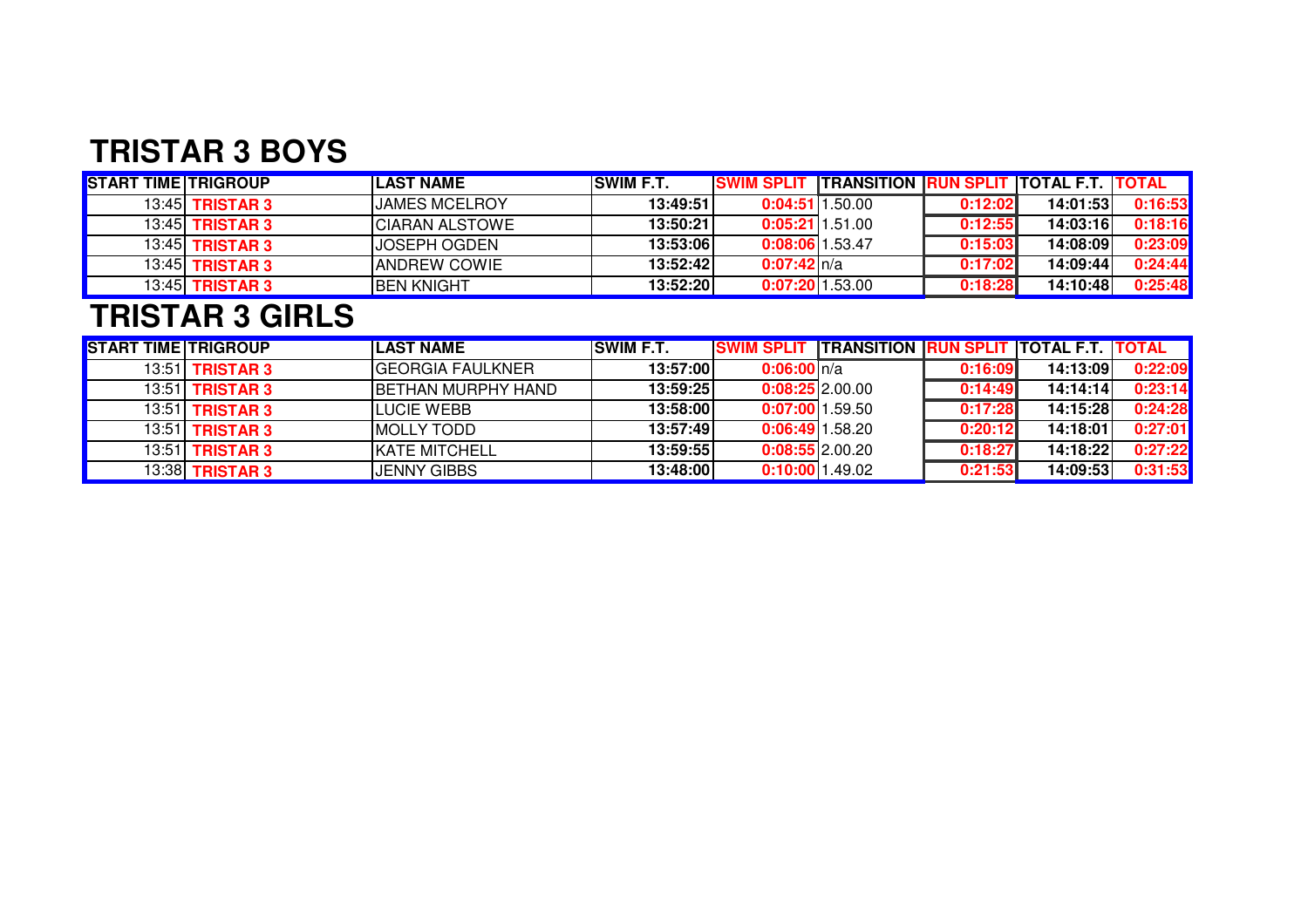#### **TRISTAR YOUTH**

| <b>STAR1</b> | <b>T TIME TRIGROUP</b> | <b>LAST NAME</b>                            | <b>SWIM F.T.</b> |        | <b>ITRANSITION</b>         |                   | <b>ITOTAL</b><br>--- | 11 A    |
|--------------|------------------------|---------------------------------------------|------------------|--------|----------------------------|-------------------|----------------------|---------|
|              | 13:53 <b>YOUTH</b>     | <b>BEN MEADEN</b>                           | 14:00:54         | 0:07   | ሰ1 20<br><b>14</b> 2.01.30 | 7.4 G<br>U. 10.31 | 14:17:44             | 0:24:24 |
| 13:53 YO.    |                        | <b>TINGTON</b><br><b>JONAT</b><br>THAN WHIT | 14:01:49         | 0:08:2 | <b>29</b> 2.02.50          | U. IY.47          | 14:21:36             | 0:28:16 |